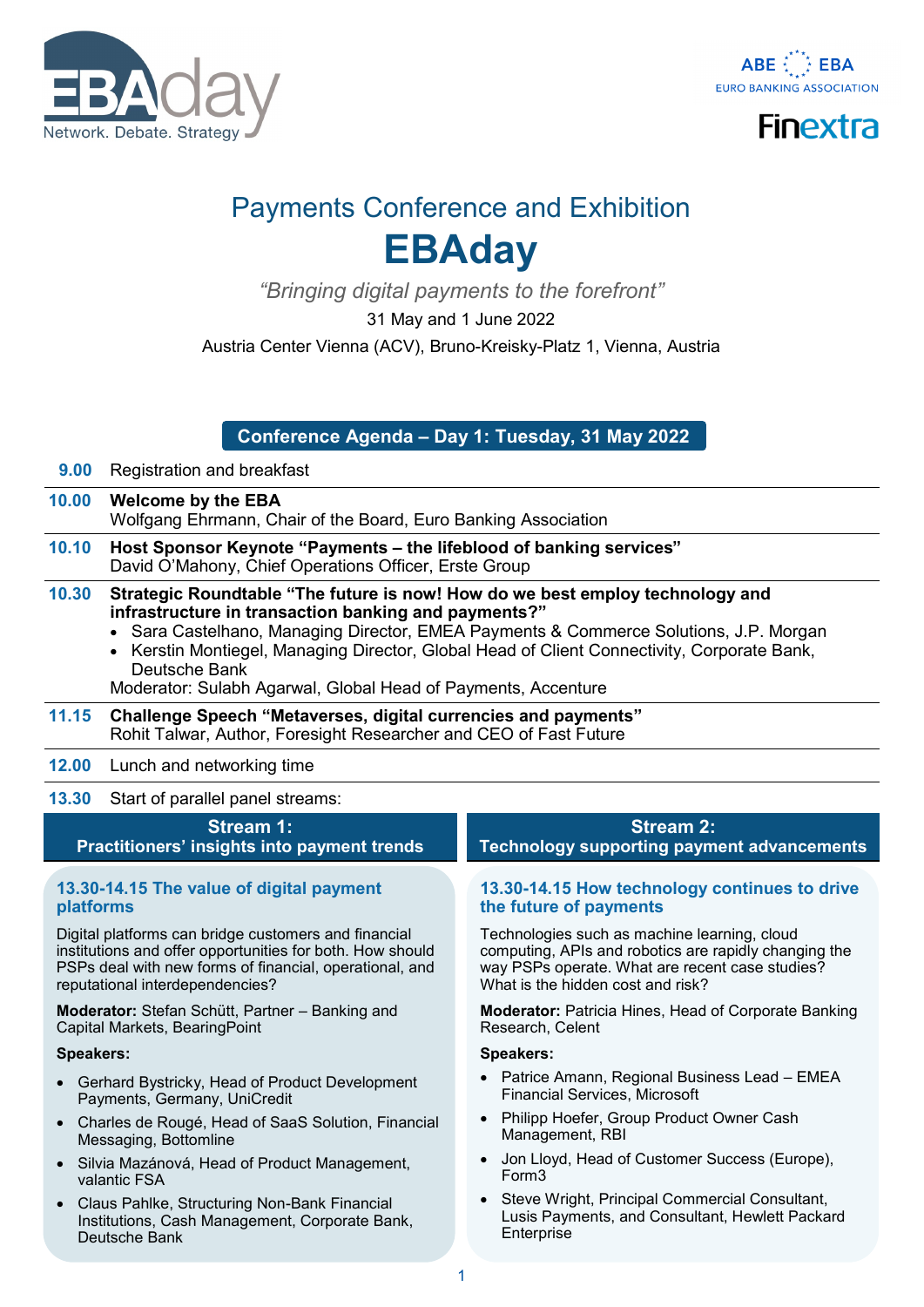



#### **Stream 1: Practitioners' insights into payment trends**

# **14.30-15.15 Building Operational Resilience**

In the financial services sector focus has shifted toward building resilience across operations. What considerations must financial institutions be aware of ahead of impending regulatory deadlines? Which technology-based solutions are available to assist them in building a robust and compliant operational resilience strategy?

**Moderator:** Tom Zink, Research Director, IDC Financial Insights

#### **Speakers:**

- Nicola Coyne, Head of Low Value & Immediate Payments, Barclays
- Parth Desai, CEO, Pelican
- •George Lynn, Head of Business Development at Payments Hub, PagoNxt (Santander)
- Luigi Paris, Head of Sales Team for Central Institutions, Nexi

# **15.15** Coffee break and networking time

# **15.4516.30 On the way to invisible payments**

How are evolving business ecosystems promoting a frictionless payment experience for consumers? What are the trends regarding embedded payments? What new products, services, and transaction models enable next-generation payments? What hurdles have yet to be overcome?

**Moderator:** Laura McDermott, Head of European Payment Schemes, NatWest

#### **Speakers:**

- Erwin Kulk, Head of Service Development and Management, EBA CLEARING
- Lewis Nurcombe, Global VP of Sales, **CurrencyCloud**
- Veronique Steiner, Executive Director, Head EMEA High Growth Tech Payments, J.P. Morgan
- Ad van der Poel, Managing Director, Co-head of Product Management for GTS EMEA, Bank of America

# **Stream 2:**

**Technology supporting payment advancements**

# **14.30-15.15 From Open Banking to Embedded Finance**

Open Banking is growing as consumers become more comfortable with digital services. How can shared data, better risk management and flexible infrastructure further support the trend? How should data be used? Which role do APIs play to create more interfaces? What will be the next steps for Open Banking?

**Moderator:** Vincent Brennan, Payments and Operational Continuity Advisor

## **Speakers:**

- Mark Lohweber, CEO, CocoNet
- Michael Niczyporuk, Global Head of Open Banking, VISA
- Craig Ramsay, Managing Director, Global Innovation and Partnership Lead, HSBC
- Paul Thomalla, Global Head of Payments, Finastra

# **15.4516.30 Digital currencies and stablecoins – maker or breaker of the financial system?**

What can PSPs and technology providers do to prepare for the opportunities and challenges of digital currencies? Can digital currencies be integrated into the existing financial system? If so, what are the consequences? Which role will decentralised finance play?

**Moderator:** Liz Lumley, Deputy Editor, The Banker

- Uwe Klatt, CEO, GEVA Group GmbH
- Manuel Klein, Product Manager, Blockchain Solutions & Digital Currencies, Corporate Bank, Deutsche Bank
- Gernot Prettenthaler, Senior Strategic Partnerships & Ecosystem Manager, RBI
- Inge van Dijk, Director Payments & Market Infrastructure, Dutch Central Bank
- Arjeh van Oijen, Head of Product Management, IPF, Icon Solutions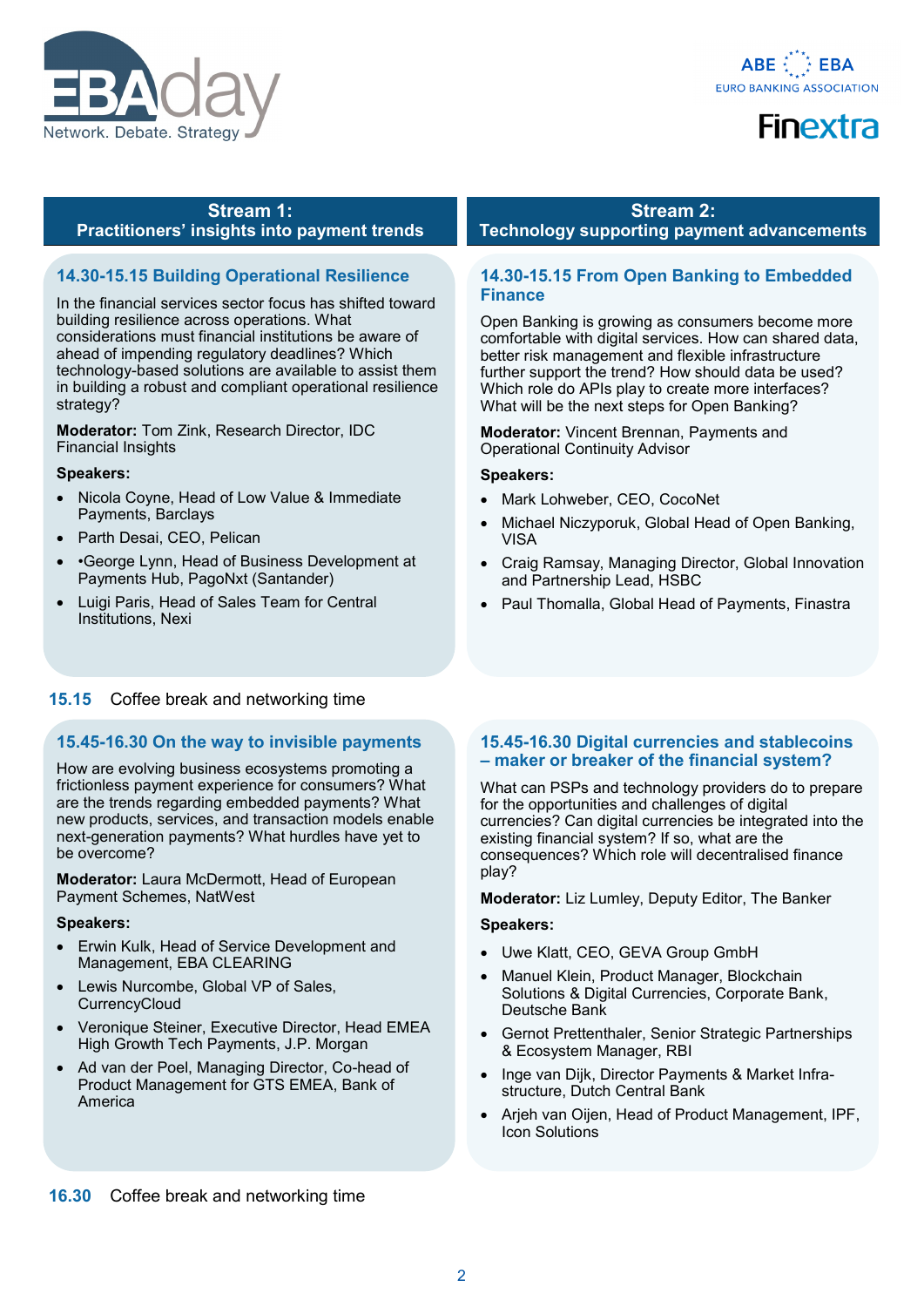



## **Stream 1: Practitioners' insights into payment trends**

### **16.4517.30 Instant payments and request to pay – on their way to mainstream?**

What elements are missing to increase transactions using instant payments and request to pay? How can companies and individuals overcome the barriers to adoption? Do all payments need to become instant?

**Moderator:** Tanja Konrad, Head of Daily Banking Services, Erste Group

#### **Speakers:**

- Massimo Agostinacchio, Head of Clearing & Settlement Solutions, Nexi
- David Chance, Vice President Strategy & Innovation, Fiserv
- Richard Stansbury, Director, Head of Payments Commercialisation and Propositions, HSBC
- Heimo Tiefenboeck, Cash Manager, Porsche Corporate Finance
- **17.30** Drinks Reception and networking time
- **18.30** End of first day

#### **Stream 2:**

**Technology supporting payment advancements**

## **16.4517.30 Payments as a Service – the next star in banking?**

What can PSPs do to create an "app store" of banking to satisfy evolving customer needs? How can the cloud, APIs and platformisation act as enablers to reach every customer with their individual needs? What can the digital payments strategy of the future look like?

**Moderator:** Nils Jung, Partner, Be AG

#### **Speakers:**

- Ray Caradine, Director Customer Value, ACI Worldwide
- Krzysztof Hoffman, Head of Payments, Aion Bank
- Tino Kam, Head of Product Management Transaction Banking, Nordea
- Hubertus von Poser, Member of the Management Board, PPI AG

# **Conference Agenda – Day 2: Wednesday, 1 June 2022**

## **8.00** Registration and breakfast

**9.00** Start of parallel panel streams:

# **Stream 1: Practitioners' insights into payment trends**

## **9.009.45 Real-time liquidity management**

How can corporates and SMEs use real-time data to improve their liquidity and working capital management? In which way can automation of cashflow processes help? What else has to be done to bring liquidity management close to real-time? When will Treasury as a Service (TaaS) become a reality?

**Moderator**: Joost Bergen, Owner, Cash Dynamics

#### **Speakers**:

- Krister Billing, Market Infrastructures & Regulatory Affairs, SEB
- Ilkka Korkiakoski, Head of Payments, Tietoevry
- Mario Mendia, Senior Vice President, TAS Group
- Priyanka Rath, Managing Director, Head of Global Liquidity and Accounts Solutions Specialists, J.P. Morgan

**Stream 2: Technology supporting payment advancements**

#### **9.00-9.45 Unlocking immediate payments and request to pay**

As the demand for cross-border real-time payments is increasing, standardisation and data richness of payments is becoming again a priority. How will the migration to ISO 20022 help? How can request to pay support that trend?

**Moderator:** James Barclay, Executive Director, J.P. Morgan

- Andrew Buckley, Executive Vice President, Infrastructure, Mastercard
- Tom Lambrecht, Country Manager Benelux & Nordics, Sopra Banking
- Guy Moons, Head of Payments Solution Consultants, Europe, FIS
- Sandra Peute, Strategy and Business Developer SEPA Transactions, ABN AMRO Bank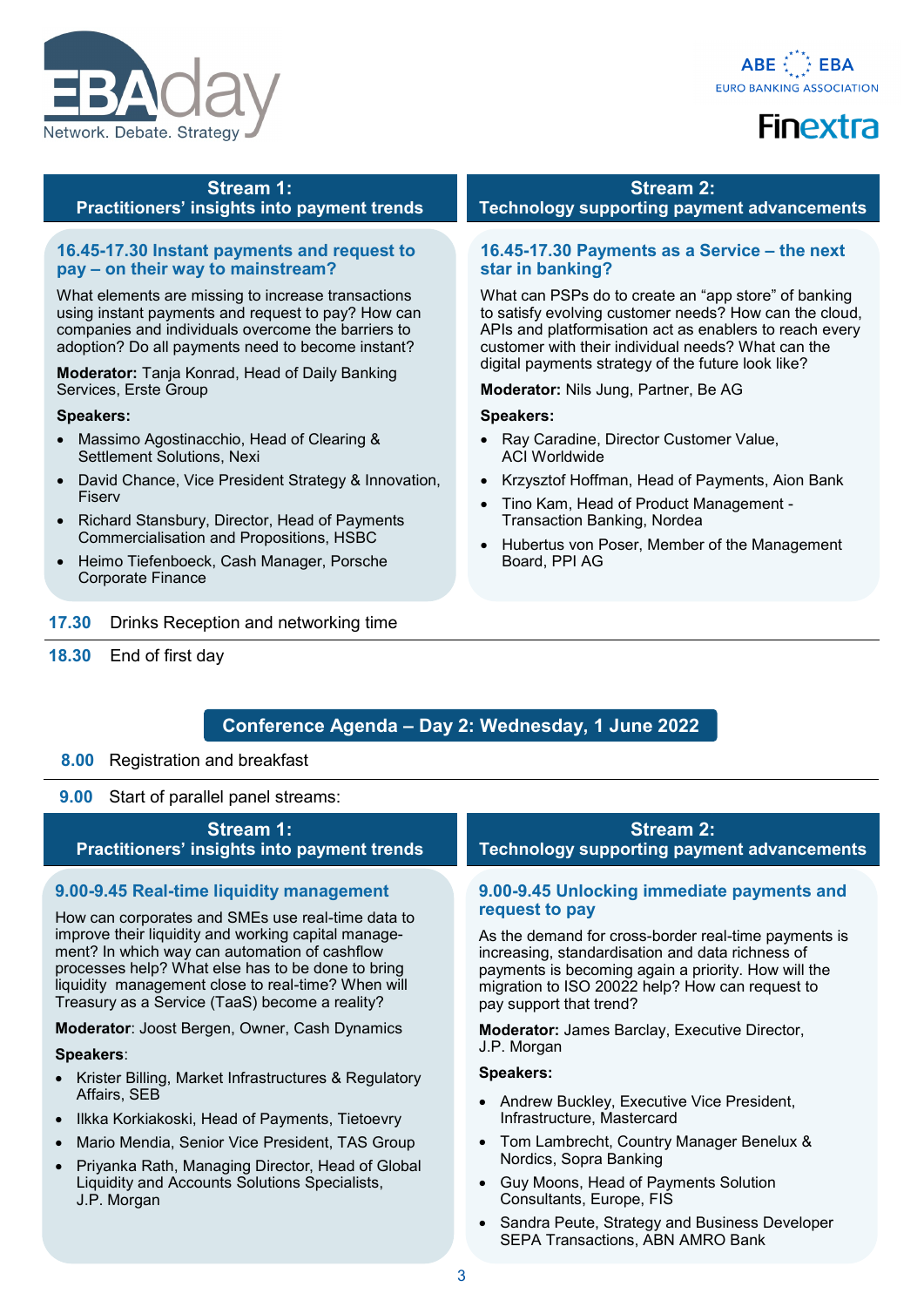



# **Stream 1: Practitioners' insights into payment trends**

# **10.0010.45 New business models with ISO 20022**

How can enriched payment data better serve customer needs in the future? What will be the impact of ISO 20022 on banks' business models? How can its benefits be combined with new technology such as plug-andplay, the cloud or platformisation?

**Moderator:** Becky Clements, Head of Industry Engagement, Pay.UK

#### **Speakers:**

- Francis de Roeck, Head of Industry Engagement for Payments, Global Cash Management, BNP Paribas
- Julie Guetta, Head of Payments Strategy, RedCompass Labs Consulting
- Annelinda Koldewe, Product Area Lead Channels & Reporting, TS/Tribe Payments, ING
- Domenico Scaffidi, Vice President, Global Industry & Regulatory Affairs, Volante

## **Stream 2:**

**Technology supporting payment advancements**

# 10.00-10.45 CBDC to the rescue of correspond**ent banking and international payments?**

Would a multiple central bank digital currency really address the pain points of international payments, such as high transaction costs, long settlement times, and lack of transparency? If so, how? And more importantly, by when?

**Moderator:** Joy Macknight, Editor, The Banker

#### **Speakers:**

- Thierry Chilosi, Head Chief Executive Europe, SWIFT
- Petia Niederländer, Director Payments, Oesterreichische Nationalbank
- Petra Plompen, Senior Manager, Service Development and Management, EBA CLEARING
- Marc Recker, Global Head of Product, Institutional Cash Management, Corporate Bank, Deutsche Bank
- Michael Steinbach, Head of Financial Services, Worldline and CEO, equensWorldline

## **10.45** Coffee break and networking time

- **11.30 Fireside chat "A seamless connection between banks and corporates: opportunities, risks and outlook"**
	- Sabine Zucker, Head of Trade Finance & Transaction Banking, RBI Moderator: Andreas Burger, Partner, Deloitte

## **12.00** Lunch and networking time

**13.45** Start of parallel panel streams:

## **Stream 1: Practitioners' insights into payment trends**

#### **13.4514.30 Banking and payments as a service – the way forward for FIs?**

What benefits do financial institutions have when adopting managed services? What are the risks? Will outsourcing and specialisation lead to increased efficiency, or generate new sources of revenue? Will FIs better satisfy increasing customer needs?

**Moderator:** Liz Lumley, Deputy Editor, The Banker

#### **Speakers:**

- Mick Fennell, Business Line Director, Payments, Temenos
- Gauthier Jonckheere, Head of Financial Institutions Sales, France and Benelux, J.P. Morgan
- Daragh Kirby, Head of Sales & Marketing, Intercope
- Pierre-Antoine Vacheron, CEO Payments, Groupe BPCE

# **Stream 2:**

**Technology supporting payment advancements**

# **13.4514.30 A utility approach to KYC**

Although utilities have come a long way in introducing best practices to incorporate regulations of multiple jurisdictions, KYC still remains a challenge for FIs and corporates. Can those challenges and the lack of operational efficiency be overcome by developing common data sets?

**Moderator:** Thomas Egner, Secretary General, Euro Banking Association

- Jeremy Donaldson, Managing Director, EMEA Banking & Capital Markets, DXC Technology
- Patrick Green, Head of Onboarding, Banking Circle
- Ekkehard Preis, Head of Group Banking Services, Erste Group